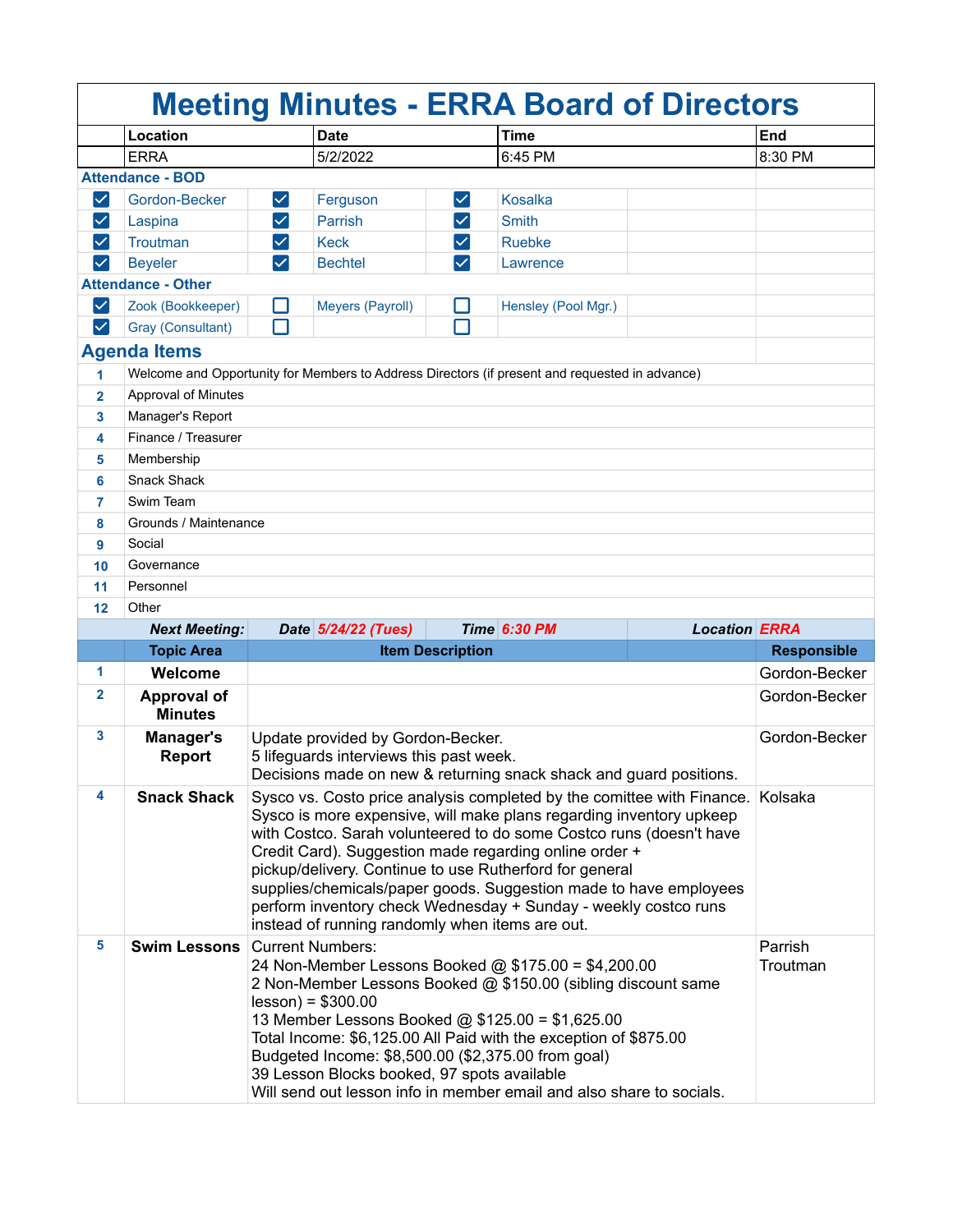| 6              | Swim Team /<br>Water<br><b>Activities</b> | Swim team schedule has been finalized and shared.<br>Water Aerobics needs more instructors to fill the schedule. Will share in<br>member email.                                                                                                                                                                                                                                                               |                  |  |
|----------------|-------------------------------------------|---------------------------------------------------------------------------------------------------------------------------------------------------------------------------------------------------------------------------------------------------------------------------------------------------------------------------------------------------------------------------------------------------------------|------------------|--|
| $\overline{7}$ | Finance /<br><b>Treasurer</b>             | Credit Card info was sent to Farmer's. Waiting for new cards to arrive<br>and credit adjustments.<br>Profit and Loss statement shared.                                                                                                                                                                                                                                                                        | Zook<br>Lawrence |  |
|                |                                           | -Balances to date:                                                                                                                                                                                                                                                                                                                                                                                            |                  |  |
|                |                                           | Union Checking                                                                                                                                                                                                                                                                                                                                                                                                |                  |  |
|                |                                           | Money Market                                                                                                                                                                                                                                                                                                                                                                                                  | \$3,489.37       |  |
|                |                                           |                                                                                                                                                                                                                                                                                                                                                                                                               | \$8,802.09       |  |
|                |                                           | <b>Farmers Checking</b>                                                                                                                                                                                                                                                                                                                                                                                       | \$82,242.52      |  |
|                |                                           | Money Market                                                                                                                                                                                                                                                                                                                                                                                                  | \$10,102.69      |  |
|                |                                           |                                                                                                                                                                                                                                                                                                                                                                                                               | \$92,345.21      |  |
|                |                                           | Total in all accounts:                                                                                                                                                                                                                                                                                                                                                                                        | \$101,147.30     |  |
| 8              | <b>Personnel</b>                          | Interviews conducted over the weekend.<br>Still in need of lifeguard applicants to fill open positions.<br>Received an abundance of Snack Shack applications.                                                                                                                                                                                                                                                 | <b>Bechtel</b>   |  |
| 9              | <b>Membership</b>                         | 359 total memberships                                                                                                                                                                                                                                                                                                                                                                                         | <b>Keck</b>      |  |
|                |                                           | 12 Board Directors (11 paid)                                                                                                                                                                                                                                                                                                                                                                                  |                  |  |
|                |                                           | 317 Family Memberships (162 paid)                                                                                                                                                                                                                                                                                                                                                                             |                  |  |
|                |                                           | 10 Senior Couples (8 paid)                                                                                                                                                                                                                                                                                                                                                                                    |                  |  |
|                |                                           | 3 Single Adults (1 paid)                                                                                                                                                                                                                                                                                                                                                                                      |                  |  |
|                |                                           | 7 Recreational (1 paid)                                                                                                                                                                                                                                                                                                                                                                                       |                  |  |
|                |                                           | 6 VIP Memberships                                                                                                                                                                                                                                                                                                                                                                                             |                  |  |
|                |                                           | 2 Pool Management Memberships                                                                                                                                                                                                                                                                                                                                                                                 |                  |  |
|                |                                           | Open House scheduled for May 14th 10am-12pm.<br>Discount code for \$175 off New Member Fee will be emailed to<br>attendees after the event.<br>Must join and pay by June 1st.<br>Need to advertise discount on Social (flyers already printed).<br>600 flyers were distributed by Lawrence and Troutman in surrounding<br>Neighborhoods.<br>Gordon-Becker encouraged any available board directors to attend. |                  |  |